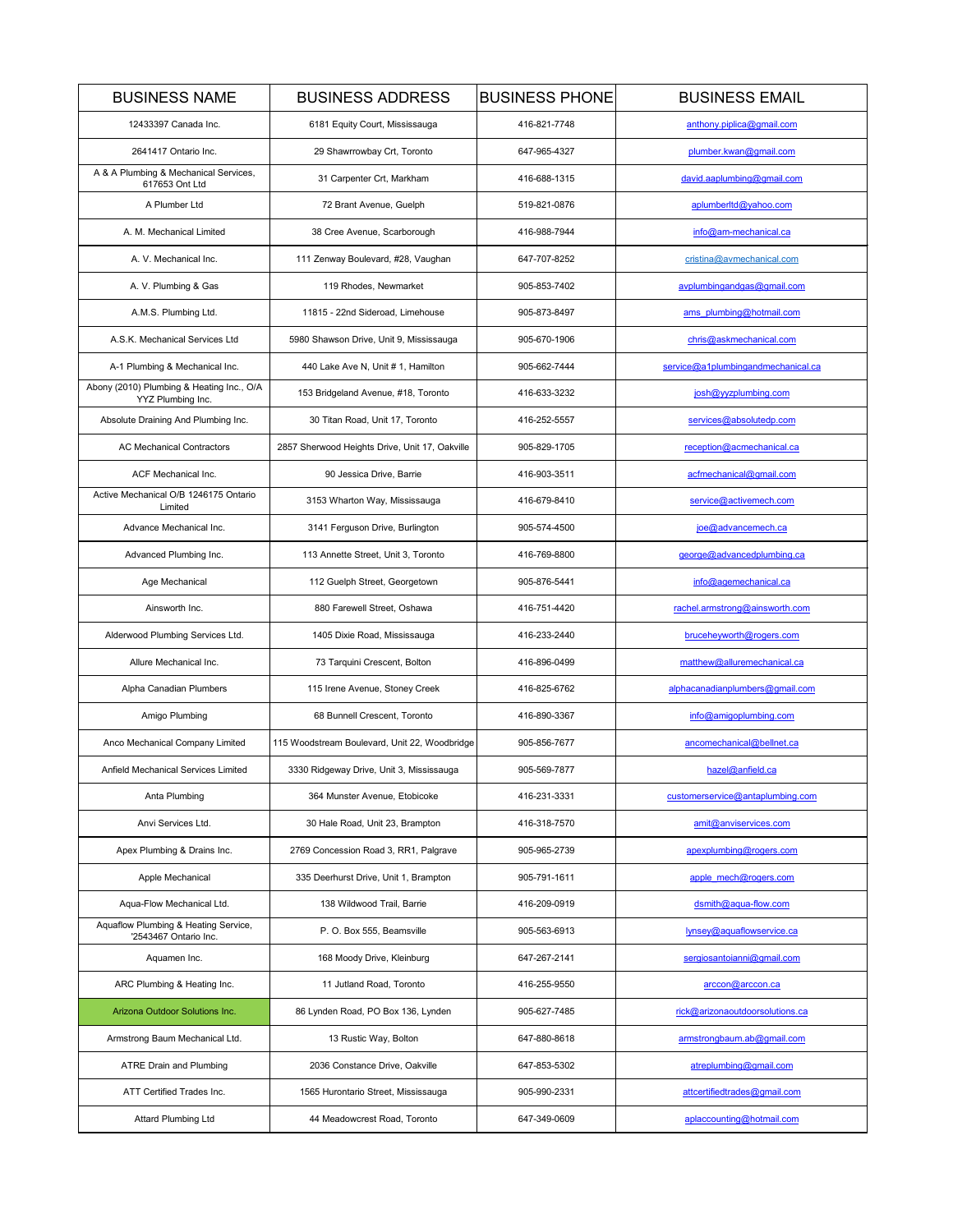| Avanti Mechanical                               | 1450 Wallace Road, Unit 3, Oakville          | 905-334-6866 | amula@avantimechanical.ca                                 |
|-------------------------------------------------|----------------------------------------------|--------------|-----------------------------------------------------------|
| Aviv Plumbing Inc.                              | 25 Grenadier Crescent, Thornhill             | 416-678-8737 | avivplumbing@gmail.com                                    |
| <b>AWR Plumbing</b>                             | 189 Cedardale Avenue, Stoney Creek           | 289-244-0686 | awrplumbing@yahoo.com                                     |
| B & B Building Services Inc.                    | 14 Lord Duncan Court, Courtice               | 289-685-1507 | bnbbuildingservice@gmail.com                              |
| B. G. Plumbing Inc.                             | 163 Battermill Avenue, Unit 11, Concord      | 905-695-6396 | alessandra@bgmechanical.ca                                |
| B. Jackson Plumbing Ltd.                        | 120 Finchdene Square, Unit 16, Toronto       | 416-321-2001 | backflow@bjacksonplumbing.ca                              |
| Backflow Pro Inc.                               | 12 Deerpark Avenue, Brantford                | 519-750-4244 | linda@backflowpro.ca; jason@backflowpro.ca                |
| <b>Backflow Science</b>                         | 65 Abbeywood Trail, Toronto                  | 416-268-7301 | richardstastny@rogers.com                                 |
| <b>Backflow Specialties Inc</b>                 | 211 Carnwith Drive West, Brooklin            | 905-655-4772 | dan@backflowspecialties.ca                                |
| Bankson Plumbing and Hydronics Inc.             | 51 Highland Drive, Orangeville               | 905-315-8999 | banksonplumbing@gmail.com                                 |
| Bartman Plumbing Ltd.                           | 56 Pennsylvania Avenue, Unit 16, Concord     | 416-898-0094 | dorrit@bartmanplumbing.com                                |
| Basil Mechanical Services Ltd.                  | 32 Chauncey Avenue, Toronto                  | 416-233-7747 | basilmechanical@bellnet.ca                                |
| <b>Battershell Plumbing and Heating</b>         | 254 Queen Street West, Brampton              | 905-451-1696 | info@battershell.ca                                       |
| Beleza Plumbing, C/o 2723457 Ont. Inc.          | P. O. Box 60045, Hopedale Mall, Oakville     | 905-330-5716 | rachel@belezaplumbing.ca                                  |
| Belyea Bros West Ltd.                           | 400 Matheson Blvd East, Unit 33, Mississauga | 905-502-0700 | admin@drainmaninc.com                                     |
| <b>Bench Mechanical</b>                         | 4418 Cave Spring Road, Beamsville            | 905-330-6045 | info@benchmechanical.com                                  |
| Besseling Mechanical Inc.                       | 79 Covington Street, Hamilton                | 905-560-0200 | rob@besselingmechanical.com                               |
| Best Plumbing Inc.                              | 91 Gauguin Avenue, Vaughan                   | 647-457-0978 | bestplumbinggta@gmail.com                                 |
| Bestered Mechanical, 1173652 Ontario<br>Limited | 1070 Wilton Grove Road, London               | 519-672-8454 | lirving@besterd.ca                                        |
| <b>BGIS</b>                                     | 4175-14th Avenue, Markham                    | 905-943-4226 | sandra.evans@bgis.com                                     |
| Binbrook Plumbing & Heating (1997) Ltd.         | 4045 Guyatt Road West, Binbrook              | 905-549-7252 | jbinbrook@aol.com                                         |
| Bird Mechanical Ltd.                            | 1201 Nicholson Road, Newmarket               | 905-954-1020 | graeme.findlay@birdmechanical.com                         |
| <b>Black &amp; McDonald</b>                     | 75 Commerce Valley Drive E, Markham          | 416-892-6801 | SORbackflows@blackandmcdonald.com                         |
| <b>Blackburn Plumbing</b>                       | 11 Ivybridge Drive, Brampton                 | 647-321-1946 | blackburnplumbing@gmail.com                               |
| <b>Blue Water Mechanical Services</b>           | 1260 Speers Road, Oakville                   | 905-469-1236 | bluewateroakville@gmail.com                               |
| <b>BML Multi Trades</b>                         | 32 Ryan Place, Brantford                     | 519-756-4150 | cabrey@bmlmultitrades.ca                                  |
| Bomben Plumbing & Heating Ltd.                  | 5970 Atlantic Drive, Mississauga             | 416-991-2824 | elviob@bomben.ca                                          |
| Brady & Seidner Plumbing                        | 801 Alness Street, Toronto                   | 416-661-1981 | jlongarini@bradyandseidner.com                            |
| Brenner Mechanical Inc.                         | 630 Superior Drive, Waterloo                 | 519-576-8704 | ccherry@brenner.ca                                        |
| Brent's Plumbing Inc.                           | 1892 Baseline Road, Courtice                 | 905-260-5500 | rjohnston@brentsplumbinginc.ca;info@br entsplumbinginc.ca |
| <b>Brickwater Construction Ltd.</b>             | 606-53 Woodbridge Avenue, Woodbridge         | 416-427-8080 | info@brickwater.ca                                        |
| Bruce Clark & Son Plumbing & Mechanical Ltd     | 100 Sandiford Drive, Unit 37, Stouffville    | 905-472-4845 | sales@bruceclarkandson.com                                |
| Bru-Mac Mechanical Ltd.                         | 11 Eton Place, Guelph                        | 519-831-1755 | brumacplumbing@gmail.com                                  |
| <b>Burnell Mechanical Limited</b>               | 2 Hector Avenue, Toronto                     | 416-562-4663 | david@burnellmechanical.com                               |
| <b>Caldwell Plumbing</b>                        | 1885 Clements Road, Unit 270, Pickering      | 416-574-4770 | caldwell.plumbing@gmail.com                               |
| Caledon Creek Mechanical Limited                | 18023 Horseshoe Hill Road, Caledon Village   | 519-927-0190 | rob@caledoncreek.com                                      |
| Canadian Home Comfort Inc.                      | 77 Samor Road, Toronto                       | 647-522-7877 | info@canadianhomecomfort.ca                               |
| Canadian Home Plumbing Ltd                      | 266 Rutherford Road South, Unit 27, Brampton | 905-451-9004 | mike@canadianhomeplumbing.com                             |
| Canadian Tech Air Systems Inc.                  | 3-237 Finchdene Squar, Scarborough           | 416-291-1296 | mail@ctas.ca                                              |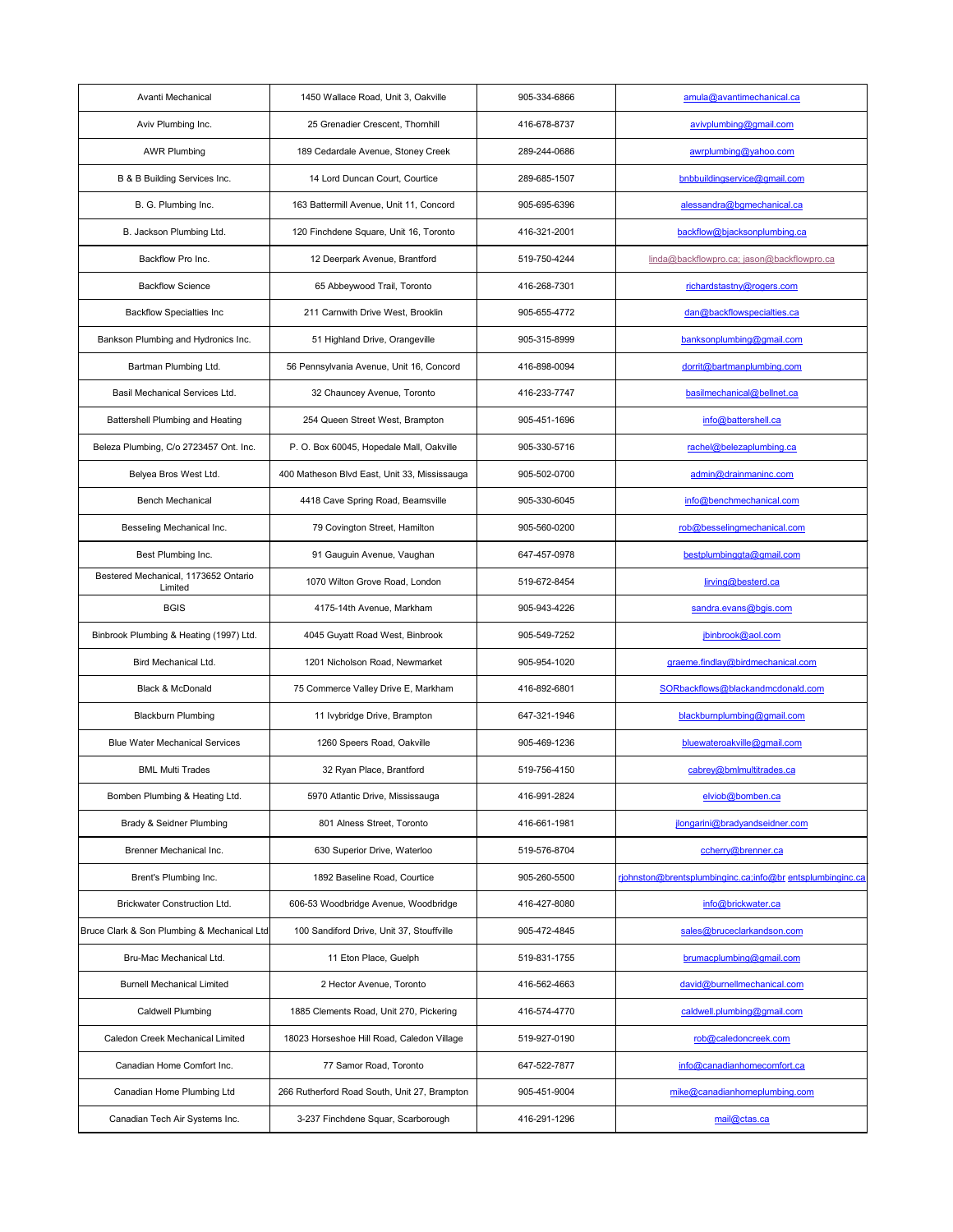| Can-Am Pipe Works Ltd.                              | 10-93 Woodstream Boulevard, Woodbridge              | 905-856-3361        | sbailey@canampipeworks.com              |
|-----------------------------------------------------|-----------------------------------------------------|---------------------|-----------------------------------------|
| Capital Plumbing & Heating Ltd.                     | 203-2015 Lawrence Avenue East, Scarborough          | 416-901-2785        | info@capitalph.com                      |
| Carefree Plumbing Inc.                              | 166 Toryork Drive, Unit 7, Toronto                  | 416-241-9475        | backflow@carefreeplumbing.ca            |
| <b>Carless Plumbing and Mechanical</b>              | 48 West Street, Sutton                              | 289-803-5802        | carlessmechanical@gmail.com             |
| <b>Carmichael Engineering</b>                       | 3146 Lenworth Drive, Mississauga                    | 905-625-4701        | tayden@carmichael-eng.ca                |
| <b>CCS Mechanical</b>                               | 50 Bunting Road, St. Catharines                     | 905-328-7669        | ccsmechanical@gmail.com                 |
| CE Plumbing Services Inc.                           | 335 Boon Avenue, Toronto                            | 416-834-1442        | carlos@ceplumbingdental.com             |
| Century Plumbing & Heating                          | 766 Gordon Baker Road, Toronto                      | 416-485-4655        | centuryplumbing@on.aibn.com             |
| <b>CHAMP Engineering Limited</b>                    | 17 Haas Road, Etobicoke                             | 416-741-2222        | vernak@champeng.com                     |
| City Core Mechanical Ltd.                           | 1915 Clements Road, Unit 1, Pickering               | 905-420-2043        | jeff@citycoremechanical.com             |
| CJ's Express Plumbing & Electrical Ltd.             | 75 Moorefield Street, Unit 1, Cambridge             | 519-621-3111        | ksousa@cjsexpress.ca                    |
| <b>Classic Fire Protectioin Inc.</b>                | 645 Garyray Drve, North York                        | 416-740-2039        | office@classicfire.com                  |
| <b>Classic Plumbing &amp; Heating</b>               | 53 River Road West, Campbellford                    | 416-806-1077        | classicph5@gmail.com                    |
| Clifford & Romano Plumbing/Heating Ltd.             | 2601 Matheson Boulevard East, Unit 19,<br>Mississau | 905-624-1379        | cliffordromano@aol,com                  |
| Climatech Inc.                                      | 20 Regan Road, Unit 12, Brampton                    | 905-840-6360        | climatech@rogers.com                    |
| <b>Combined Air Mechanical Services</b>             | 1670 Finfar Court, Unit 3, Mississauga              | 905-458-1000        | plumbingdispatch@combinedair.com        |
| Complete Mechanical Contractors Ltd.                | 4 Holland Drive, Unit 7, Bolton                     | 905-951-3263        | info@cmcltd.ca;peter@cmcltd.ca          |
| Con O'Donovan Back Flow Diagnostics                 | 35 Telfer Road, Collingwood                         | 905-883-5334        | conleth0@rogers.com                     |
| Concord Plumbing & Heating Ltd                      | 80 Roysun Road, Unit 2, Woodbridge                  | 905-265-0660        | sabrina@concordplumbing.ca              |
| Conestoga Mechanical                                | 50 Dumart Place, Kitchener                          | 519-579-6740        | mwaurechen@conestogomech.com            |
| Copperhead Mechanical Ltd.                          | 58 Rosemount Avenue, Toronto                        | 416-421-2111        | simone@copperhead.ca                    |
| Cor Mechanical Systems Inc.                         | 68 Healey Road, Caledon                             | 905-790-1648        | office@cormechanical.ca                 |
| <b>Cousin Plumbing</b>                              | 32 Alanadale Avenue, Markham                        | 647-869-7067        | danycousin@hotmail.ca                   |
| Cove Mechanical Inc.                                | 12-850 Legion Road, Burlington                      | 905-632-2683        | mark@covegroup.net                      |
| CSI Plumbing and Heating                            | 6828 Simpson Pioneer Trail, Mississauga             | 416-678-5839        | csiplumbing101@yahoo.com                |
| <b>Custom Fire &amp; Sprinkler Services Ltd.</b>    | 1380 Hopkins Street, Unit 9, Whitby                 | 905-666-5558        | steve@customfire.ca                     |
| <b>CW Mechanical Services Inc.</b>                  | 43 Cottonwood Crescent, Cambridge                   | 519-624-9530        | amanda@cwmechanical-inc.com             |
| Cynergy Mechanical Ltd                              | 34 Leading Road, Unit 10, Etobicoke                 | 416-749-2200        | nantonacci@cynergymechanical.ca         |
| D & D Mechanical                                    | 2313 Whistling Springs Crescent, Oakville           | 289-259-5195        | ddmechanical72@gmail.com                |
| D & D Plumbing Service                              | 238 East - 31st Street, Hamilton                    | 289-456-1706        | ddplumbingservice@gmail.com             |
| D & L General Contracting & Fire Protection<br>Inc. | 73 Campbell Drive, Uxbridgge                        | 647-616-5930        | dknappc514@rogers.com                   |
| D. E. Plumbing                                      | 87 DiCarlo Drive, Vaughan                           | 416-301-7721        | d.e.plumbing@outlook.com                |
| D. J. Rain & Co Ltd.                                | 95 Ormont Drive, North York                         | 416-746-8860        | neil@djrain.ca                          |
| D.E.L. Plumbing & Drainage Services                 | 2 Poynter Drive, Etobicoke                          | 647-889-7585        | del.plumbingltd@gmail.com               |
| Dalcro Mechanical Contracting Ltd.                  | 1402 Haig Boulevard, Mississauga                    | 905-781-7442        | steve@dalcro.ca                         |
| DanMac Plumbing & Drain Service Ltd.                | 33 Chauncey Avenue, Etobicoke                       | 416-237-9161        | vivian@danmacplumbing.com               |
| Dave Hurst Plumbing & Heating                       | 2400 Shirley Drive, Kitchener                       | 519-893-3464, X1106 | administration@hurstplumbingheating.com |
| DDK Plumbing & Heating                              | 22 Brookhurst Crescent, Waterdown                   | 416-817-1003        | doug@ddkmechanical.com                  |
| Denos Plumbing and Heating Limited                  | 13 Kentwood Crescent, Markham                       | 416-209-5644        | denosplumbing@rogers.com                |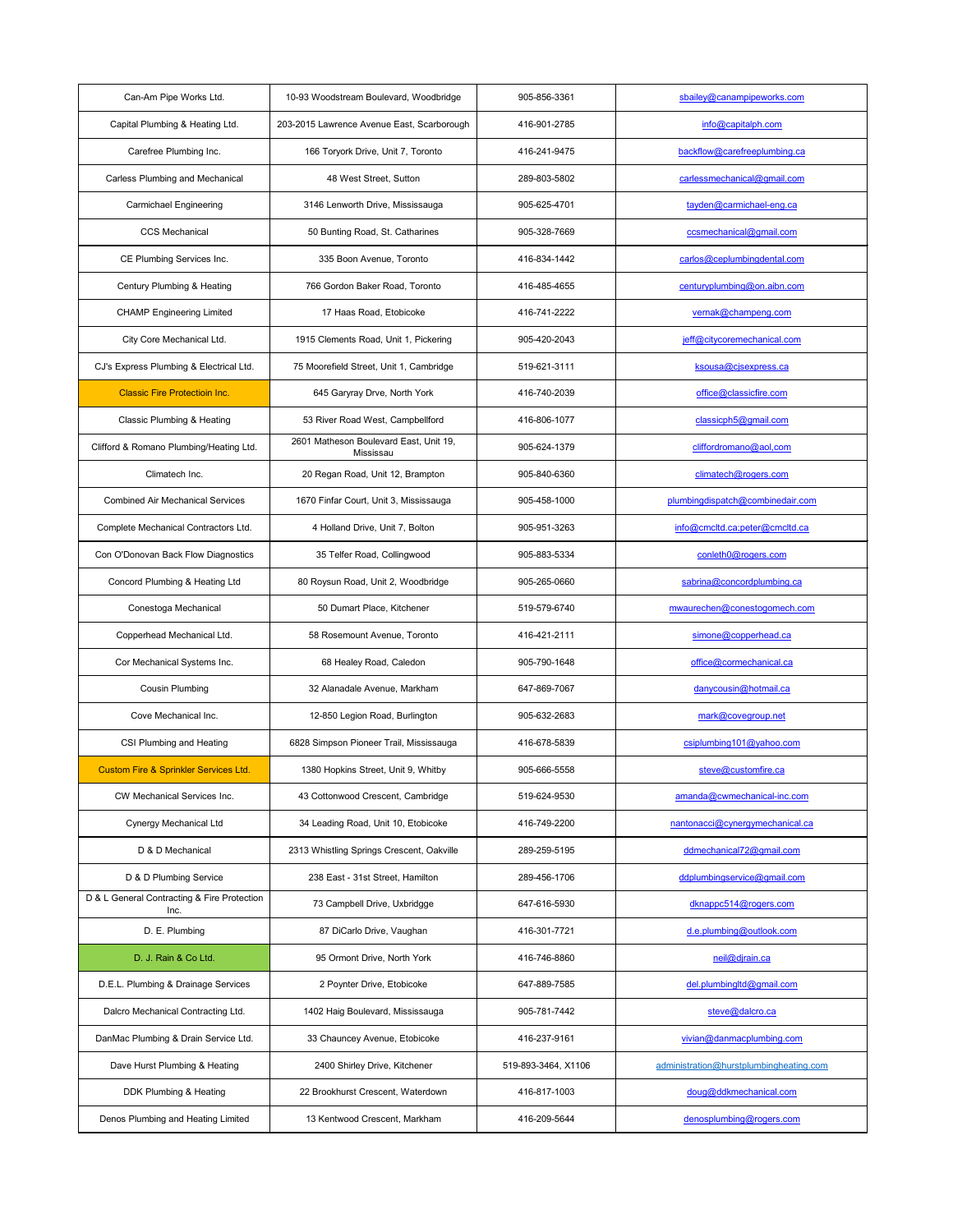| <b>Direct Fire Protection Systems</b>     | 397 Humberline Drive, Unit 1, Toronto          | 416-243-3473      | cheryl.everett@directfire.ca                           |
|-------------------------------------------|------------------------------------------------|-------------------|--------------------------------------------------------|
| Direct Plumbing Ltd.                      | 584 Champagne Drive, Toronto                   | 416-450-9886      | sam@directplumbing.ca                                  |
| DIVI Mechanical Contractors Ltd.          | 35 Carmen Crescent, Woodbridge                 | 416-760-0303      | julian@divimechanical.com                              |
| Donato Mechanical Group Ltd.              | 203-3985 Grand Park Drive, Mississauga         | 416-728-5417      | mike.dmgroup@gmail.com                                 |
| Dordan Mechanical Inc.                    | 227 Victoria Street, New Hamburg               | 519-662-9900      | julie@dordanmech.com                                   |
| Double M Plumbing & Mechanical            | 3349 Orchard Avenue, Innisfil                  | 705-715-4944      | mikedoublemplbg@bell.net                               |
| Double R Backflow Services Inc.           | 408 Edgehill Drive, Barrie                     | 705-795-0740      | doublermech@on.aibn.com                                |
| Downsview Plumbing Ltd.                   | 4299 Queen Street, Brampton                    | 905-794-1167      | christopher@downsview.ca                               |
| Draintain Plumbing & Heating Inc.         | 203 Glen Park Avenue, Toronto                  | 647-969-4152      | ben@draintain.ca                                       |
| Dunn Rite Fire Protection Inc.            | 1111 Davis Drive, Unit 1, Suite 177, Newmarket | 905-953-6878      | dunnritefire@gmail.com                                 |
| E. S. Fox Constructors Limited            | 7500 Highway 27, Unit 3, Vaughan               | 905-851-8117      | louie.cardoso@esfox.com                                |
| EAMA Inc.                                 | 44 Steinway Boulevard, Unit 10, Etobicoke      | 416-798-2006      | service@eama.ca                                        |
| Easyflow Mechanical Inc.                  | 81 Jazz Drive, Maple                           | 416-876-6488      | easyflow.mechanical@sympatico.ca                       |
| Ebson Plumbing & Heating                  | 1321 Northmount Avenue, Mississauga            | 416-766-1204      | bugala2325@rogers.com                                  |
| <b>Edward Yee Consulting</b>              | 7 Denison Road West, Toronto                   | 416-562-5033      | edwardyeeconsulting@gmail.com                          |
| Elitrex Plumbing Ltd.                     | 120 Sharer Road, Vaughan                       | 905-264-7418      | czarpellon@elitrexplumbing.ca                          |
| Enviroturf Landscape Irrigation Inc.      | 3095 Ninth Concession Rd, Ashburn              | 905-649-1981      | trevor@enviroturf.ca                                   |
| <b>EOS Mechanical Inc.</b>                | 30 Great Gulf Drive, Unit 27                   | 647-621-6811      | info@eosmechanical.ca;trish.spagnolo@e osmechanical.ca |
| <b>EPI Fire Protection &amp; Security</b> | 800 Arrow Road #8, Toronto                     | 416-746-2225      | services@epi-fps.ca                                    |
| Ethos Plumbing Inc.                       | 1350 York Mills Road, Toronto                  | 416-704-5279      | info@ethosplumbinginc.com                              |
| Everest Drain & Plumbing Inc.             | 31 Commercial Road, Toronto                    | 416-383-7378      | info@everestplumbing.ca                                |
| Expert Plumbing And Drains Inc.           | Suite 104A, 2201 Brant Street, Burlington      | 1015/905-570-7655 | admin@expertplumbinganddrains.com                      |
| Fab's Plumbing & Heating Ltd.             | 411 Westridge Drive, Kleinburg                 | 416-871-1544      | fabsplumbing@gmail.com                                 |
| <b>Falcon Plumbing</b>                    | 2118 Bosack Court, Mississauga                 | 416-786-6442      | shawntheplumber@gmail.com                              |
| Firenza Plumbing & Heating Ltd.           | 1 Torbarrie Road, Toronto                      | 416-247-7100      | josie@firenza.ca                                       |
| <b>First Choice Maintenance</b>           | 5450 Mainway, Burlington                       | 416-970-2519      | chris@infinitygroupconstruction.com                    |
| Fit Mechanical Inc.                       | 6251 Castlederg Sideroad, Caledon East         | 416-806-3844      | john@fitmechanicalinc.ca                               |
| FitMech Inc.                              | 8250 Lawson Road, Unit 104, Milton             | 416-806-3844      | JL@fitmech.ca                                          |
| Flotech Canada Inc.                       | 11623 15 Side Road, RR#3, Georgetown           | 416-200-7116      | flotech@sympatico.ca                                   |
| Flowtek Plumbing Ltd.                     | 5788 O'Meara Street, Mississauga               | 416-910-0961      | grace@flowtekplumbing.com                              |
| Forrest Mechanical Inc.                   | 333 Wyecroft Road, Oakville                    | 905-338-8109      | chris@forrestmechanical.com                            |
| Foti-Con Inc.                             | 96 McAllister Road, Toronto                    | 416-451-3286      | foti-con@rogers.com                                    |
| Frisoni Mechanical Inc                    | 255 Carrier Drive, Unit 2, Etobicoke           | 416-213-0455      | allan@frisonimechanical.com                            |
| <b>FrontLines Plumbing</b>                | 45 Saxon Road, Barrie                          | 705-984-3868      | info@frontlinesplumbing.ca                             |
| FSR Mechanical Inc.                       | 43 Woodcroft Lane, Vaughan                     | 416-881-8441      | fsrmechanical@gmail.com                                |
| Full Flow Plumbing                        | 1240 Renfield Drive, Burlington                | 416-317-5069      | stephenzorn@bell.net                                   |
| Full Pressure Plumbing Ltd.               | 4 Keystone Avenue, Toronto                     | 647-229-2808      | info@fullpressureplumbing.com                          |
| G & R Fire Systems Inc.                   | P. O. Box 643, Alliston                        | 705-440-3473      | brad@grfiresystems.ca                                  |
| G. Bates Plumbing                         | 2170 Speers Road, Unit 1, Oakville             | 905-850-7777      | sbates@batesgroup.ca                                   |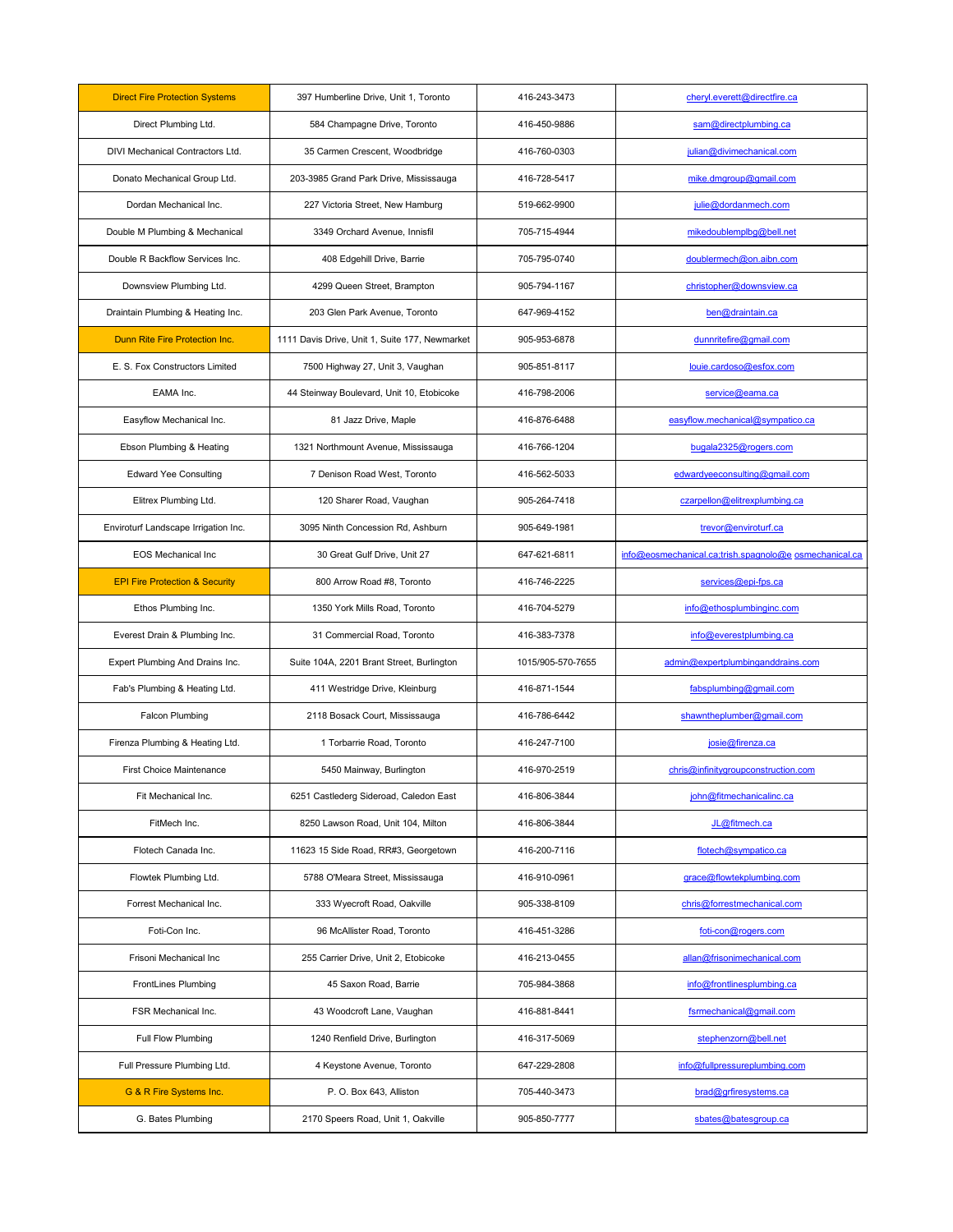| G.O. Tap Plus                                 | 335 Watline Avenue, Mississauga                | 416-695-4377 | vincentp@gotapplus.ca                                   |
|-----------------------------------------------|------------------------------------------------|--------------|---------------------------------------------------------|
| Gamma Plumbing                                | 4 Westview Crescent, Caledon                   | 647-546-4262 | gamaplumbing@gmail.com                                  |
| <b>General Sprinklers Inc.</b>                | 315 Deerhide Crescent, Unit 3, Toronto         | 647-218-9332 | stephanie.r@gsinc.ca                                    |
| <b>GL Trade Services Ltd.</b>                 | 285 Enfield Place, Unit R108, Mississauga      | 647-219-2426 | gltrade@live.ca                                         |
| <b>Glad Mechanical</b>                        | 7 Sundragon Trail, Bradford                    | 416-605-1755 | gladmechanical@yahoo.com                                |
| Glen The Plumber Ltd.                         | P.O. Box 645, Bolton                           | 905-857-7808 | glentheplumber@bell.net                                 |
| Glenn Richardson Plumbing & Heating Ltd.      | 2413 Industrial Street, Burlington             | 905-335-2945 | ashley@glennrichardsonplumbing.com                      |
| <b>GMC Plumbing &amp; Heating</b>             | 12 Oakland Avenue, North York                  | 416-742-2340 | fred@gmcplumbing.com                                    |
| Gorbern Mechanical Contractors Ltd.           | 80 Nashdene Rd unit 51 BLDG B, Toronto         | 416-292-4277 | brian@gorbern.ca                                        |
| <b>GP Mechanical Ltd.</b>                     | 95 Chandos Avenue, Toronto                     | 416-990-8880 | gpmechanicalltd@gmail.com                               |
| GPS Gabe's Plumbing Services Inc.             | 757 Sheppard Avenue, Pickering                 | 416-678-2871 | gabe@gabesplumbing.com                                  |
| <b>Green Point Mechanical</b>                 | 115 Woodstream Boulevard, Unit 22B, Vaughan    | 905-264-0554 | greenpoint@bellnet.ca                                   |
| Greencity Plumber Inc.                        | 193 Centre Street, Vaughan                     | 416-991-3430 | greencityplumber@gmail.com                              |
| Greystone Industrial Services Inc.            | 5 Carlow Court, Whitby                         | 905-668-0155 | frank@greystoneindustrial.ca;al@greyston_eindustrial.ca |
| <b>Griffiths Plumbing</b>                     | 300 Steelcases Road West, #25, Markham         | 905-475-6518 | info@griffithsplumbing.com                              |
| Grist, Turano & Associates Contractors Inc.   | 50 Paxman Road, Unit 1, Etobicoke              | 416-621-9991 | frank@gtamechanical.com                                 |
| <b>GTA Plumbing</b>                           | 3995 Sladeview Crescent, Unit 6, Mississauga   | 905-569-7558 | mel@gtaplumbing.com                                     |
| GWR Mechanical Contracting Inc.               | Box 631, Bolton                                | 416-565-0201 | glentheplumber@bell.net                                 |
| H.M.S Plumbing & Mechanical                   | 3-175 The Queensway Suite 419, Toronto         | 416-894-9490 | hms.plumbheat@gmail.com                                 |
| Hale Mechanical Services Inc.                 | 747 Leslie Valley Drive, Newmarket             | 905-746-9760 | codie@halems.ca                                         |
| Haramina Mechanical Systems Ltd.              | 60 Bonnyview Drive, Toronto                    | 416-253-1213 | hmsmechanical@hotmail.com                               |
| <b>Hartwell Irrigation Technical Services</b> | 46 Fernbrook Crescent, Brampton                | 416-891-2693 | hits@rogers.com                                         |
| Hastings Mechanical Inc.                      | 86 Ringwood Drive, Unit 32, Stouffville        | 905-642-3333 | mike@hastingsinc.ca                                     |
| <b>Heat-Air Mechanical</b>                    | 207 Edgeley Boulevard, #29, Concord            | 416-736-7447 | jmix@heatairmechanical.ca                               |
| Highlight Plumbing Inc.                       | 59 Beaverhall Drive, Toronto                   | 416-509-8588 | wenbinjin@outlook.com                                   |
| Hills Plumbing Service Inc.                   | 1900 King Street East, P.O.Box 69007, Hamilton | 905-741-7241 | hillsplumbingservice@hotmail.com                        |
| Hi-Tech Plumbing                              | 12-241 Edgeley Boulevard, Concord              | 905-761-0700 | hitechplumbing@bellnet.ca                               |
| HSK Plumbing And Heating                      | 2331 Sandy Trail, Innisfil                     | 416-984-6755 | hsk1956@hotmail.ca                                      |
| <b>HTH Contractors Inc.</b>                   | 66 Brinlorr Boulevard, Scarborough             | 416-910-8005 | vince.hth@gmail.com                                     |
| HTO Plumbers Inc.                             | 26 Holtby Avenue, Brampton                     | 647-519-5066 | accounting@htoplumbers.com                              |
| IAS Services Inc.                             | 60 Sunburst Square, Toronto                    | 647-885-0568 | z86shaikh@gmail.com                                     |
| <b>ICan Mechanical</b>                        | 148 Roseheath Drive, Vaughan                   | 905-303-4707 | icanmechanical@gmail.com                                |
| ID Mechanical Inc.                            | 131 Whitmore Road, Woodbridge                  | 905-265-2124 | pat@idmechanical.com                                    |
| Ideal Pro Plumbing Ltd.                       | 172 Millstone Drive, Brampton                  | 416-509-5610 | jasbir.s208@gmail.com                                   |
| IN Consulting Inc.                            | 2454 Grindstone Court, Mississauga             | 647-782-7987 | andrew@inconsulting.ca                                  |
| Incro Mechanical                              | 3355 Ponytrail Drive, Mississauga              | 905-602-0905 | incro@rocketmail.com                                    |
| Industrial Piping & Plumbing Ltd.             | 29 Van Stassen Boulevard, Toronto              | 905-278-8863 | ipp1@rogers.com                                         |
| Infinity Mechanical                           | 30 Tedder Street, Toronto                      | 416-625-6549 | implumbingservice@gmail.com                             |
| Insight Technologies Construction Corp.       | 6817 Steeles Avenue West, Toronto              | 416-745-8228 | john.lombardo@insighttech.ca                            |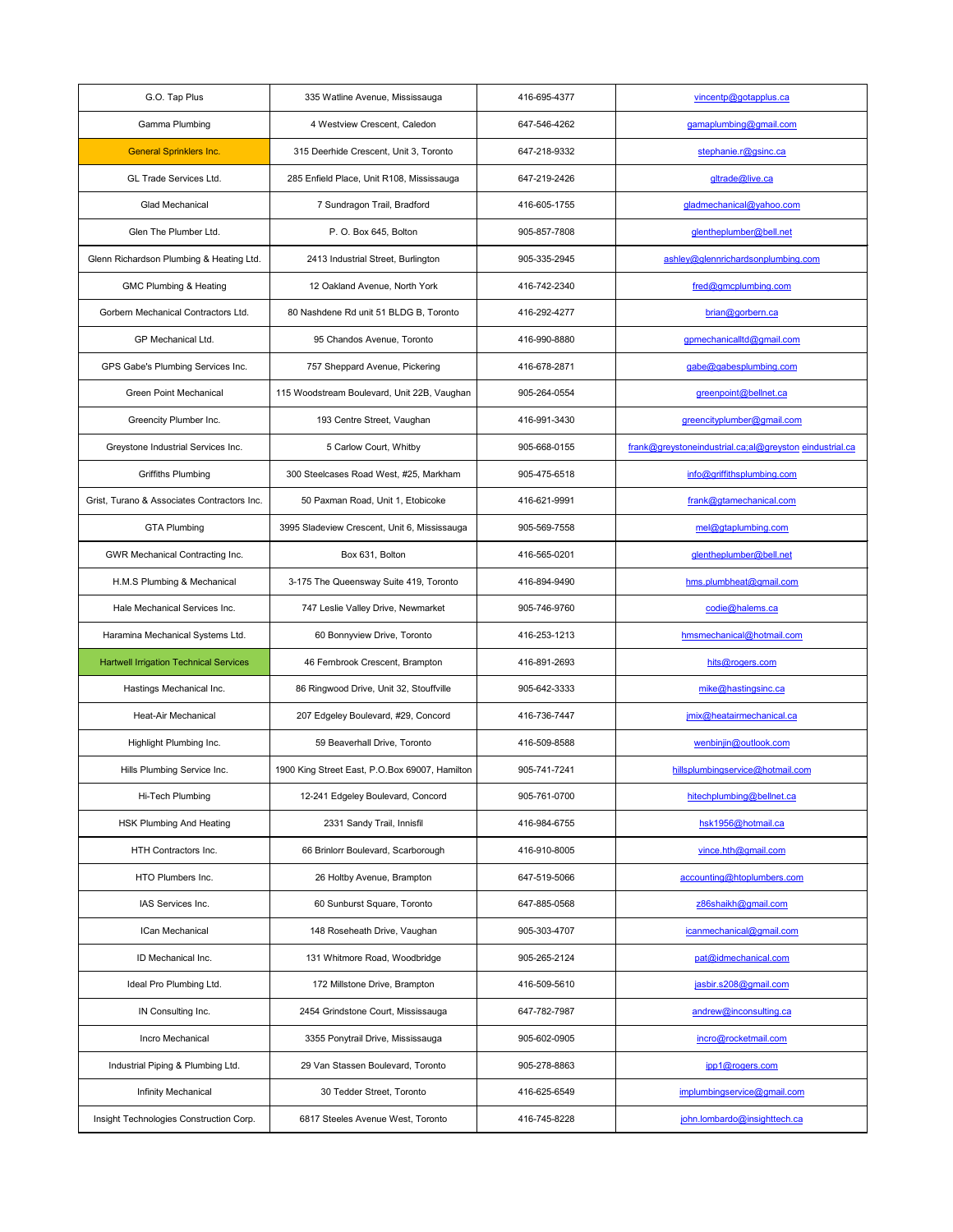| Inter-Global Mechanical Services Inc                      | 499 Edgeley Blvd Unit 7, Concord        | 905-761-8542 | interglobalmech@gmail.com           |
|-----------------------------------------------------------|-----------------------------------------|--------------|-------------------------------------|
| Intergracon Inc.                                          | 1730 McPherson Court, Unit 7, Pickering | 416-991-4332 | integracon1@gmail.com               |
| Invirotech Mechanical Services Inc.                       | 205 Clayton Drive, #2, Markham          | 905-474-3043 | raffy@invirotechmechanical.com      |
| J & D Plumbing                                            | 1189 Cobban Road, Milton                | 416-450-8461 | piotrh99@hotmail.com                |
| J. Cameron Plumbing Inc.                                  | 18 Norman Avenue, Acton                 | 416-931-1694 | john@cameronplumbing.ca             |
| J. Currie Plumbing Inc.                                   | 16-17, 264 Bronte Street South, Milton  | 905-693-8711 | yletarnec@jcurrieplumbing.com       |
| J. D. Collins Fire Protection                             | 101 Innovation Drive, Vaughan           | 905-660-4535 | jeremy@dcollins.ca                  |
| J. G. Jackson & Associates Mechanical<br>Contractors Ltd. | 18-6160 Netherhart Road, Mississauga    | 905-670-0999 | main@jgjackson.ca                   |
| J. P. Plumbing & Mechanical                               | 1138 Ossington Avenue, Toronto          | 416-830-6043 | jpplumbing@sympatico.ca             |
| J.C. Waterworks Plumbing Inc.                             | 879 Guelph Street, Kitchener            | 519-894-4005 | plumber@jcwaterworks.com            |
| Jam Plumbing                                              | 40 Kodiak Cresent, Unit 5, Toronto      | 416-398-1615 | jamplumbing@bellnet.ca              |
| Jaywal Mechanical Ltd.                                    | 13796 Hurontario Street, Caledon        | 905-838-5100 | lindsay.miller@jaywalmechanical.com |
| JDI Plumbing Ltd.                                         | 2700 Dufferin Street, Unit 41, Toronto  | 647-272-1902 | info@jdiplumbing.ca                 |
| Jermark Plumbing & Mechanical Services Ltd.               | 241 Bridgeland Avenue, Toronto          | 416-789-7611 | dispatch@jermark.ca                 |
| Joe VanLeeuwen Co Ltd., O/A VanLeeuwen<br>Plumbing        | P. O. Box 42, Alliston                  | 705-435-5659 | vlph@bell.net                       |
| Joe's Mechanical                                          | 80 Baywood Court, Thornhill             | 416-843-0900 | joekgp@hotmail.com                  |
| JTP Contracting                                           | 104 Kenhar Drive, #2, Toronto           | 647-308-6005 | jtpcontracting@live.ca              |
| JTS Mechanical System Inc.                                | 11-100 Campbell Avenue, Kitchener       | 519-635-0022 | josh@jtsmechanical.ca               |
| Juddco Mechanical, Inc.                                   | #9-2265 Midland Avenue, Toronto         | 647-347-4047 | juddcomechanical@hotmail.com        |
| Kall Plumbing and Heating Corp.                           | 3885 Bethesda Road, Stouffville         | 416-416-6518 | info@kallplumbing.ca                |
| <b>KDT</b> Mechanical Inc.                                | 336 Gothic Court, Oshawa                | 905-259-4680 | office@kdtmechanical.com            |
| Kirk Mechanical Ltd.                                      | 1451 Grahams Lane, Burlington           | 905-681-0140 | kirkmech@bellnet.ca                 |
| Kittel Mechanical (2003) Inc.                             | 100 Rankin Street, Unit 1, Waterloo     | 519-746-9613 | matthew@kmi2003.ca                  |
| Kung Fu Plumber Ltd.                                      | 4 Ramonda Place, Guelph                 | 519-400-5165 | jamesbd250@outlook.com              |
| L.J.Barton Mechanical Inc.                                | 1341 Osprey Drive, Ancaster             | 905-304-1976 | nicole@ljbarton.com                 |
| LEaC Shield Ltd.                                          | 123 Consortium Court, London            | 519-777-3462 | jamesl@leacshield.com               |
| Leathertown Plumbing Inc                                  | 5200 Dixie Road, Unit 40, Mississauga   | 905-609-1677 | lpinc@bellnet.ca                    |
| Legend Plumbing and Heating Ltd.                          | 1869 Grosvenoe Place, Mississauga       | 416-990-5856 | legendplumbingandheating@gmail.com  |
| Levstein & Stern Plumbing Ltd.                            | 1059 Glengrove Avenue, North York       | 416-276-5756 | info@levsteinandstern.com           |
| <b>Linetech Plus</b>                                      | 46 Botfield Avenue, Toronto             | 647-787-3299 | request@linetechplus.ca             |
| Link Mechanical Ltd.                                      | 37 Hutton Crescent, Caledon             | 416-997-3363 | tonydifazio@rogers.com              |
| Lisi Services                                             | #10-111A Zenway Boulevard, Vaughan      | 647-362-4814 | nick.empey@lisiservices.com         |
| LPI Mechanical Inc.                                       | 3 Brewster Road, Unit 13, Brampton      | 905-794-0755 | amanda@lpigroup.ca                  |
| LPL Plumbing Ltd.                                         | 45 Bowes Road, Unit 4-5, Concord        | 905-532-0993 | sue1@rogers.com                     |
| <b>LRB Contracting Service</b>                            | 90 Nuggett Avenue, Scarborough          | 647-344-0335 | lrb.contracting@gmail.com           |
| Luey's Plumbing & Renovations Inc                         | 16 Marlow Ave, Grimsby                  | 905-515-7422 | lueysplumbing@cogeco.ca             |
| M & T Plumbing, 384661 Ontario Ltd.                       | 10A Dell Park Avenue, Toronto           | 416-783-1269 | admin@mtplumbing.ca                 |
| M.R.B. Mechanical & Heating Service                       | 595 Middlefield Road, Unit 11, Toronto  | 416-609-9290 | mbetancourt@mrbmechanical.com       |
| MAC Energy Inc.                                           | D-2009 Wyecroft Road, Oakville          | 647-730-2300 | sc@macenergy.ca                     |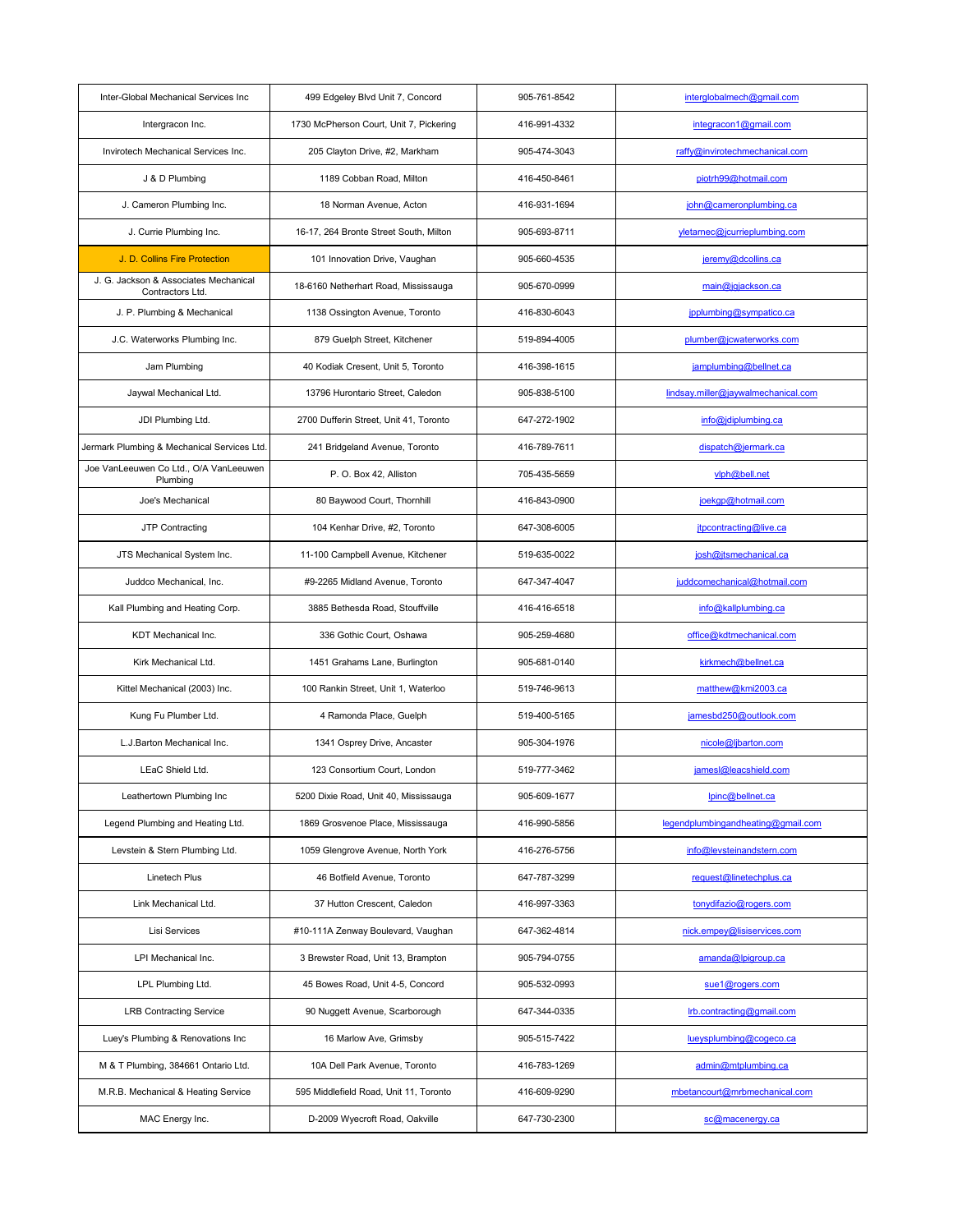| MacKenzie's & Sons HVAC & Plumbing<br><b>Services</b> | 976 Burford Delhi Townline Road RR3, Scotland   | 519-865-6914 | mackenzieshvac@gmail.com;Ismackenzies hvac@gmail.com |
|-------------------------------------------------------|-------------------------------------------------|--------------|------------------------------------------------------|
| <b>Mackies Plumbing</b>                               | 24 Browning Avenue, Toronto                     | 416-887-5360 | bmackie@sympatico.ca                                 |
| MacRory Plumbing Inc.                                 | 1281 Dequincy Crescent, Burlington              | 416-788-6232 | brian@macroryplumbing.com                            |
| Mainline Plumbing Services Inc.                       | 411 Four Valley Drive, #36, Concord             | 905-761-0073 | info@mainlineplumbing.ca                             |
| Manax Plumbing & Heating Ltd.                         | 137 Main Street West, Shelbourne                | 905-880-5900 | ajmanax@gmail.com                                    |
| Mapleridge Mechanical                                 | 939 Dillingham Way, Pickering                   | 905-831-0524 | reception@mrmmech.com                                |
| Maran-Atha Plumbing                                   | 1304 White Oaks Boulevard, Oakville             | 647-883-3436 | atef919@gmail.com                                    |
| Marci Plumbing And Heating Co. Ltd.                   | 82 Flamborough Drive, Toronto                   | 416-244-8956 | marciplumbing@gmail.com                              |
| Marsil Mechanical Inc.                                | 70 Villarboit Crescent, Unit 3, Concord         | 905-669-9925 | john@marsilmechanical.ca                             |
| Martin Dejong Plumbing & Heating Ltd                  | 199 Orkney Road, Lynden                         | 905-628-5266 | <b>NO EMAIL</b>                                      |
| Mass Mechanical and Plumbing Inc                      | 80 Galaxy Boulevard, Unit 13, Etobicoke         | 416-740-5067 | service@massmechanical.ca                            |
| <b>Master's Mechanical Contractor's</b>               | 62 French Dr, Mono                              | 905-252-0470 | mastersmechanical1@gmail.com                         |
| Mattina Mechanical Limited                            | 211-A Lanark Street, Hamilton                   | 905-544-6380 | nswain@mattina.ca                                    |
| Mazza Plumbing & Drains Inc                           | 78 East's Corners, Kleinburg                    | 416-856-2477 | mazzaplumbing@outlook.com                            |
| <b>MCL Plumbing</b>                                   | 81 Bigham Crescent, Toronto                     | 416-816-2792 | m.lapadula@rogers.com                                |
| McWatters Mechanical Ltd.                             | 16 Mary Street, Unit 5 & 6, Aurora              | 905-727-2420 | kevin@mcwattersmech.ca                               |
| <b>MDF Mechanical</b>                                 | 2100 Steeles Avenue East, Brampton              | 905-789-9944 | kevinl@mdfmechanical.ca                              |
| <b>MeadowBrook Construction</b>                       | 5579 McAdam Road, Mississauga                   | 905-507-9507 | lleblanc@meadowbrookconstruction.ca                  |
| Mega City Plumbing Inc.                               | 1585 Britannia Road East, Unit D-4, Mississauga | 905-565-1791 | terry@megacityplumbing.ca                            |
| Mer Mechanical Inc.                                   | 100 Bass Pro Mills Drive, Unit 29, Vaughan      | 905-669-9166 | marco@mermechanical.com                              |
| <b>Mercer Fire Protection Inc.</b>                    | 53 Roane Avenue, Georgetown                     | 416-999-9043 | mercerfirepro@gmail.com                              |
| <b>Metro-Con Mechanical Services</b>                  | 8-2179 Dunwin Drive, Mississauga                | 647-229-6380 | wargalla.metrocon@gmail.com                          |
| Micon Plumbing                                        | 1165 Mineola Gdns, Mississauga                  | 416-414-9515 | mkniaziew@hotmail.com                                |
| Mimico Plumbing and Mechanical Limited                | 70 Albert Avenue, Toronto                       | 416-253-9930 | mimicoplumbing@gmail.com                             |
| Mirmal Plumbing                                       | 62 Earl Grey Crescent, Brampton                 | 416-841-5909 | mirmalplumbing@hotmail.com                           |
| <b>Mission Mechanical Corp</b>                        | 98 Elliotglen Drive, Ajax                       | 416-884-6006 | rpenney@missionmech.ca                               |
| M-L Fire & Burglary Alarms Ltd.                       | 4 Industrial Parkway South, Aurora              | 905-889-8276 | michele.lonergan@mlfire.com                          |
| Modern Niagara Building Services                      | 8125 Hwy. 50, Vaughan                           | 416-748-3882 | vcristales@modernniagara.com                         |
| M-Quad Mechanical Inc.                                | 399 Four Valley Drive, Unit 1, Vaughan          | 905-761-7823 | mary@mquadmechanical.com                             |
| Mr. Rooter Plumbing, 1327656 Ontario Inc.             | 281 Queen Street South, Mississauga             | 905-817-0209 | customerservice@mrrootergtawest.ca                   |
| <b>MSB Mechanical Ltd.</b>                            | 1160 Kerrisdale Boulevard, Unit #7, New Market  | 905-898-7979 | workorders@msbmechanical.com                         |
| <b>MSM Mechanical</b>                                 | 105 Plateau Crescent, North York                | 416-752-5403 | Mikem@accuchill.com                                  |
| MTI Mechanical Trade Industries                       | 860 Denison Street, Unit 5, Markham             | 905-513-1953 | ruth@mechtrade.com                                   |
| Multitechcorp                                         | 2025 Meadowvale Boulevard, #2, Mississauga      | 905-812-7900 | anthony.nardelli@engie.ca                            |
| Mustang Plumbing & Heating Ltd.                       | 33 Abell Avenue, Woodbridge                     | 416-520-2720 | mustangplumbing@rogers.com                           |
| National Mechanical Inc                               | 309 Northshore Blvd West, Burlington            | 905-523-1621 | catherinewichmann@hotmail.com                        |
| <b>National Service Professionals</b>                 | 815 Norah Crescent, Thunder Bay                 | 807-623-4000 | silvia.edwards@nservicepro.com                       |
| Naylor Building Partnership, PS                       | 455 North Service Road, Oakville                | 905-338-8000 | rraimondo@naylorbp.com                               |
| NCM Plumbing & Mechanical Inc.                        | 25 Skylark Drive, Woodbridge                    | 416-407-7858 | info@ncmplumbingmech.ca                              |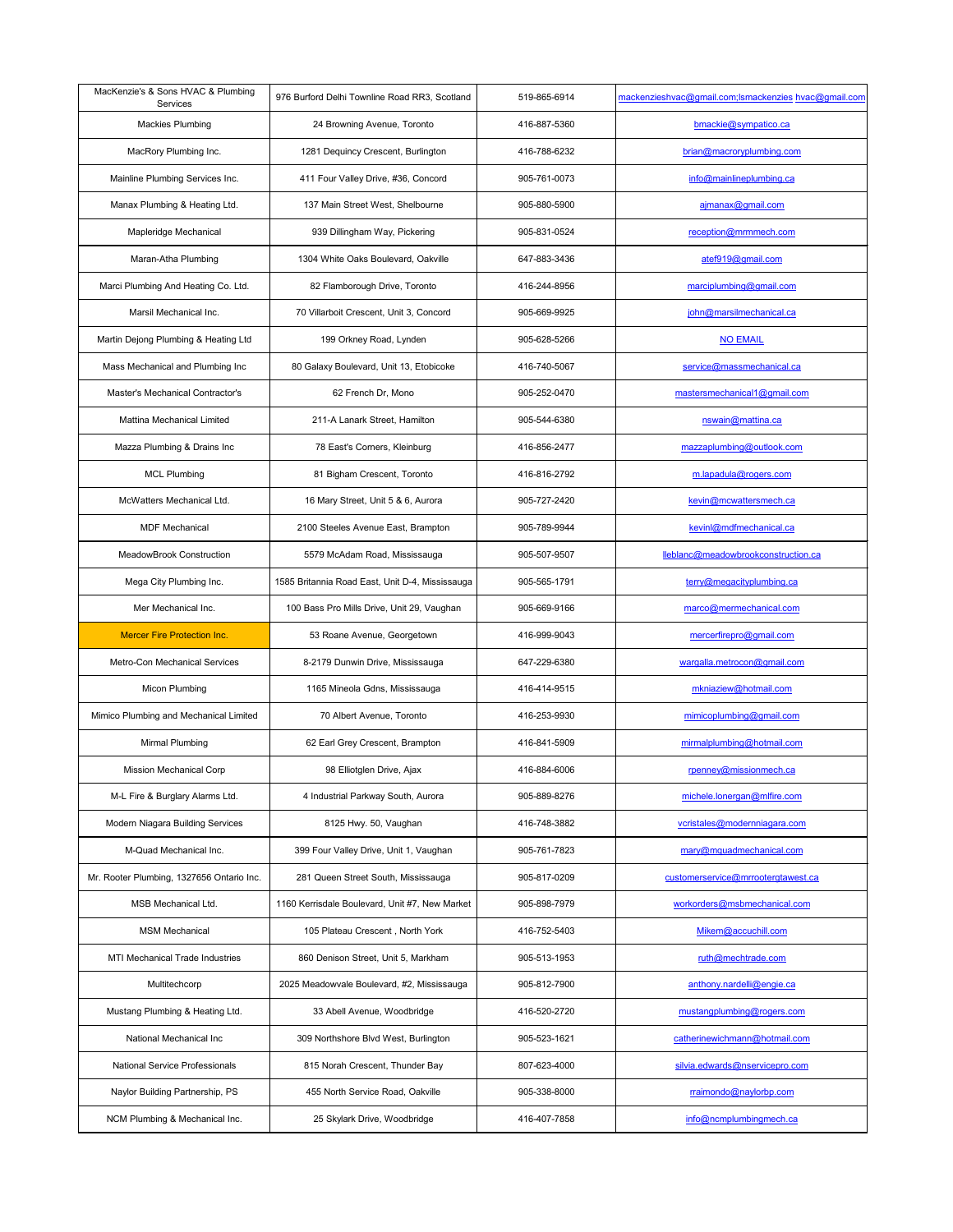| Nelco Mechanical Ltd.                             | 77 Edwin Street, Kitchener                | 519-465-9540 | ccerny@nelcomech.com                             |
|---------------------------------------------------|-------------------------------------------|--------------|--------------------------------------------------|
| Neptune Plumbing & Drain Inc.                     | 62 Cairus Drive, Markham                  | 647-883-1528 | neptuneplumbingco@gmail.com                      |
| New Line Plumbing Inc.                            | 75 Horner Avenue, Unit 3, Toronto         | 647-245-8181 | bob@newlineplumbing.ca;sales@newlinep lumbing.ca |
| New Water Plumbing Inc                            | 34 Doncaster Ave #10, Thornhill           | 905-731-2066 | richard@newwaterplumbing.ca                      |
| Newmarch Technical Systems                        | 82 Sandiford Drive, Unit 31, Stouffville  | 905-640-8031 | wnewmarch@gmail.com                              |
| Next Mechanical Group Ltd.                        | 1533 Jane Street-34556, Toronto           | 416-879-5309 | info@nextmechanical.com                          |
| Niagara Water Services, 913040 Ontario<br>Limited | 277 Bering Avenue, Etobicoke              | 416-239-6000 | Info@niagarawaterservices.com                    |
| Nor-Line Plumbing & Mechanical Ltd.               | 70 Newkirk Road, Unit 7, Richmond Hill    | 905-737-5922 | dthompson@nor-line.com                           |
| North Wales Mechanical Ltd                        | 5750 Timberlea Blvd, Unit #4, Mississauga | 905-212-9255 | cedwards@nwmltd.ca                               |
| Nota Plumbing and Heating Inc.                    | 40 Doughton Road, Unit 5 & 6, Concord     | 905-553-6203 | franco@notaplumbingandheating.com                |
| <b>Nutech Fire Prevention Inc.</b>                | 2814 Barton Street East, Hamilton         | 905-549-0111 | dean@nutechfp.ca                                 |
| Nutemp Mechanical Systems Ltd.                    | 3535 Laird Road, Unit 4, Mississauga      | 905-338-5603 | dgoulding@nutemp.ca                              |
| Ocean Mechanical Inc.                             | 665 Millway Avenue, Units 4 & 5, Concord  | 905-760-1343 | maria@oceanmechanical.com                        |
| <b>Ontario Fire Protection</b>                    | 65 Imperial Street, Hamilton              | 289-799-5220 | pam@ontariofireprotection.com                    |
| <b>Onyx-Fire Protection Services Inc.</b>         | 42 Shaft Road, Etobicoke                  | 416-674-5633 | aceaser@onyx-fire.com                            |
| Opus Mechanical Services Ltd.                     | 21 Alex Avenue, Unit 2, Woodbridge        | 416-312-4500 | melissa@opusmechanical.com                       |
| Paradigm Plumbing Inc.                            | 3 Ward Street, Toronto                    | 647-519-6774 | info@plumbparadigm.com                           |
| Park Lane Plumbing Limited                        | 315 Albany Avenue, Unit 102, Toronto      | 416-533-1186 | plp@bellnet.ca                                   |
| Paul & Douglas Automatic Sprinklers Ltd.          | 1576 Bonhill Road, Mississauga            | 905-564-2421 | joanna@paulanddouglas.ca                         |
| Paul and Son's Plumbing Ltd.                      | 4708 Apple Blossom Circle, Mississauga    | 416-301-2905 | nicholas kas@hotmail.com                         |
| Peel Mechanical                                   | 29 Foxtail Lane, St. Thomas               | 416-803-4931 | peelmech@rogers.com                              |
| Peel Plumbing & Mechanical Inc.                   | 30 Baywood Road, Unit 9, Etobicoke        | 416-744-4206 | sbpeel@bellnet.ca                                |
| Peter Lawton & Son Plumbing Inc.                  | 37 Charles Street, London                 | 519-434-2306 | peterlawtonplumbing@msn.com                      |
| Pipe All Plumbing & Heating Ltd.                  | 141 Strada Drive, Woodbridge              | 905-851-1927 | paulf@pipeall.ca                                 |
| Pipe Dream Plumbing Inc.                          | 42 McDairmid Road, Toronto                | 416-292-8788 | pipedreamplumbing@gmail.com                      |
| Pipe Right Plumbing and Hydronics Inc.            | 5 Donna Drive, Hagersville                | 647-779-4776 | piperightplumbing@gmail.com                      |
| <b>Piped Perfect Plumbing</b>                     | 15 Vidal Road, Brampton                   | 647-771-1827 | pipedperfectplumbing@gmail.com                   |
| Pipes Down Plumbing and Heating Inc.              | 240 Baseline Road South, Tiny             | 647-822-9454 | a peticca@hotmail.com                            |
| Pipestay Plumbing & Mechanical Inc.               | 52 Vanderpool Crescent, Brampton          | 416-875-6506 | info@pipestayplumbing.com                        |
| Pitton Plumbing & Heating Inc.                    | 566 Rennie Street, Hamilton               | 905-544-0006 | dispatch@pittonplumbing.com                      |
| Plan Group Inc.                                   | 2740 Steeles Avenue West, Vaughan         | 416-635-9050 | Dguatieri@plan-group.com                         |
| Platnar and Son Plumbing Ltd.                     | 1020 Deta Road, Mississauga               | 905-891-8928 | danny@platnar.com                                |
| Plumbline Mechanical Services Inc.                | 48 Bissland Drive, Ajax                   | 416-697-0665 | plumblinead@gmail.com                            |
| Plumbway Inc.                                     | 7-70 Unsworth Drive, Hamilton             | 905-574-3456 | khamilton@plumbway.com                           |
| POM Plumbing Inc.                                 | 30-3045 Southcreek Road, Mississauga      | 905-625-8777 | info@pomplumbing.ca                              |
| Powerfull Group of Companies D/O Dexterra         | 75-6535 Millcreek Drive, Mississauga      | 416-391-6077 | jasmin.penney@dexterra.com                       |
| Practical Plumbing Co. Ltd.                       | 1895-3 Blue Heron Drive, London           | 519-471-8392 | ppcservice@rogers.com                            |
| Preferred Mechanical Inc.                         | 8 Wicklow Drive, Toronto                  | 416-752-7449 | preferredmech@gmail.com                          |
| Price Plumbing & Heating Ltd.                     | 42 Regan Road, Unit 4, Brampton           | 905-840-6848 | office42@priceplumbing.ca                        |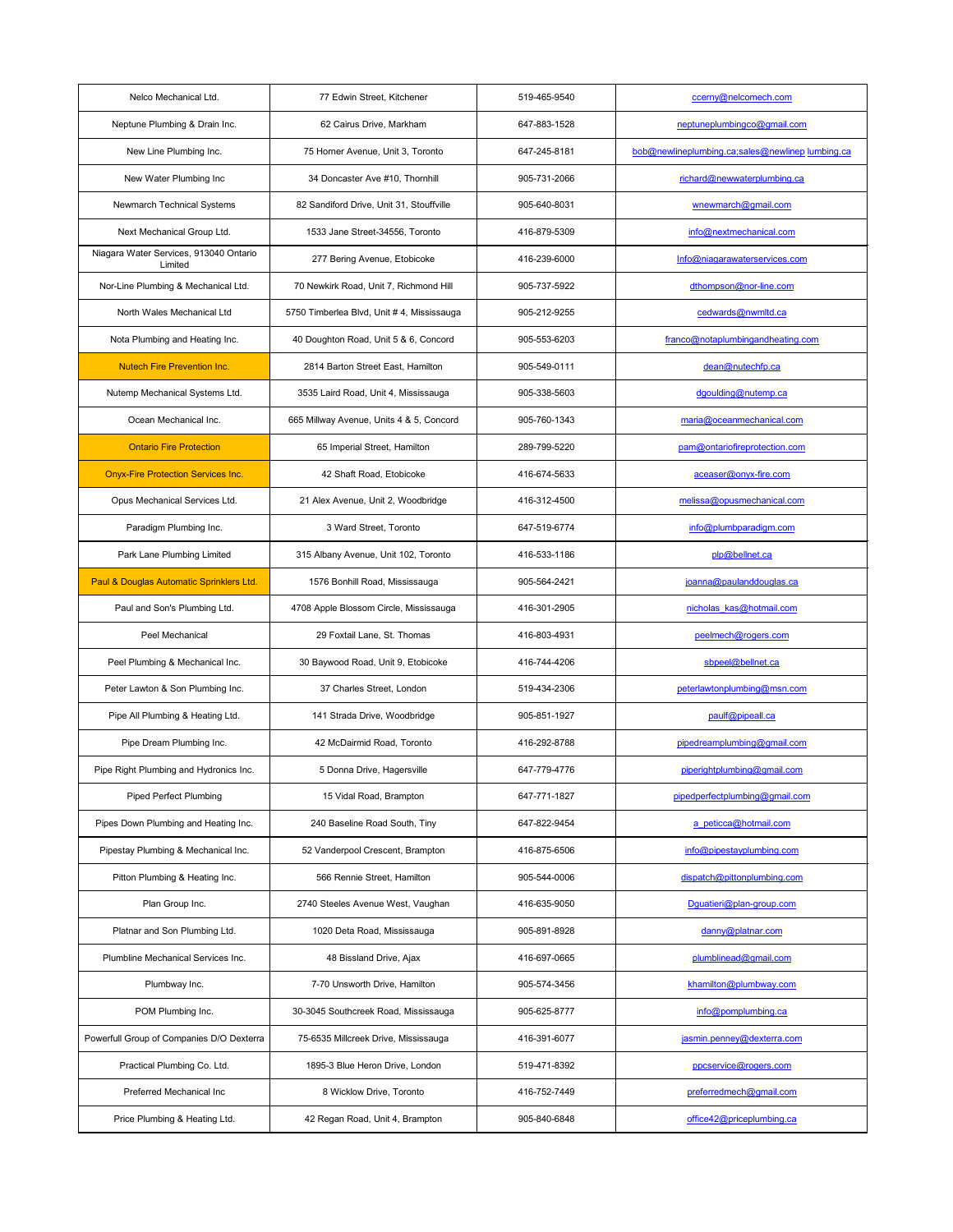| Prime Mechanical Company                                          | 938 Queen Street East, Toronto                        | 416-466-6923     | primemechanicalco@bellnet.ca                              |
|-------------------------------------------------------------------|-------------------------------------------------------|------------------|-----------------------------------------------------------|
| Primo Mechanical Inc.                                             | 253 Jevlan Drive, Unit 15, Woodbridge                 | 905-851-6718     | pina@primomechanical.com                                  |
| ProActive Water Solutions Inc.                                    | 10-242 Applewood Crescent, Vaughan                    | 416-249-2837     | mmcdowall@proactivewatersolutions.com                     |
| Progressive Plumbing Solutions Inc.                               | 74 Woodgreen Drive, Vaughan                           | 416-722-2534     | info@progressiveplumbingsolutions.ca                      |
| ProtectFlow Inc.                                                  | 35 Endfield Avenue, Hamilton                          | 905-537-3569     | tom.barwell@protectflow.ca                                |
| Pro-Tek Mechanical Inc.                                           | 785 Westne Road South, Unit 14 & 15, Ajax             | 905-683-8315     | j.zarb@pro-tekmechanicalinc.com                           |
| <b>Provincial Professional Piping</b>                             | 87 Thornmount Drive, Unit 26, Toronto                 | 416-856-1443     | pppplumbing@gmail.com                                     |
| R & R Mechanical Group Inc.                                       | 62 McBrine Place, Unit 8, Kitchener                   | 519-465-1845     | richard.schmied@rrmechanical.org;office @rrmechanical.org |
| R.D. Thomas Plumbing & Mechanical                                 | 1 Mcleod Court, Caledon, East                         | 406-409-0843     | rdt.co@sympatico.ca                                       |
| Rainbow Mechanical Services Ltd.                                  | 357 Edgeley Boulevard, Unit 1, Concord                | 905-761-9101     | tej@rainbowmechanical.com                                 |
| Rapid Plumbing Inc.                                               | 94 Kenhar Drive, Unit 19, Toronto                     | 416-246-1264     | service@rapidplumbing.ca                                  |
| Reab Plumbing & Backflow Services                                 | 9 Brian Peck Crescent, Unit 201, Toronto              | 416-432-7695     | egeetan@gmail.com                                         |
| Reliable Mechanical Services Inc.                                 | 4 Holland Drive, Unit 10, Bolton                      | 647-327-0628     | brad@reliablemechanical.ca                                |
| Reliance Home Comfort                                             | 5653 McAdam Road, Mississauga                         | 647-215-1485     | thowe@reliancecomfort.com                                 |
| Rightway Plumbing & Maintenance Ltd.                              | 408-3141 Jaguar Valley Drive, Mississauga             | 416-662-7285     | paul@rwplumbing.info                                      |
| Ritu Plumbing Inc.                                                | 7527 Discus Cres, Mississauga                         | 905-678-0091     | nshans@hotmail.com                                        |
| <b>Robertson Fire Equipment</b>                                   | 50 Chauncey Avenue, Toronto                           | 416-233-3934     | dsteele@robertsonfire.com                                 |
| Rodwell Mechanical Plumbing Corp.                                 | 5 Humheller Road, Toronto                             | 416-745-5064     | admin@rodwellmechanical.com                               |
| Royal Plumbing & Contracting                                      | 665 Millway Avenue, Unit 51, Concord                  | 905-532-9080     | service@royalplumbingltd.com                              |
| S & J Plumbing Services Inc.                                      | 127 Telson Road, Markham                              | 905-604-6220     | sandjplumbing@rogers.com                                  |
| <b>Safeguard Fire Protection Inc.</b>                             | 103 Carmen Crescent, Woodbridge                       | 416-900-7113     | ddiprospero@sgfire.ca;service@sgfire.ca                   |
| Sam Harb & Family Plumbing Ltd. '1959116<br>Ontario Ltd.          | P. O. Box 9125, Roseland Plaza, Burlington            | 905-335-0272     | harbs plumbing@bellnet.ca                                 |
| Saunders Plumbing & Heating Inc.                                  | 2570 Midland Avenue, Toronto                          | 416-754-7711     | morris@saundersph.ca                                      |
| Secure Water Systems                                              | 27 Monarch Road, Unit 1B, Guelph                      | 519-827-9622     | sws@bellnet.ca                                            |
| Select Plumbing & Heating Inc.                                    | 259 Traders Blvd. East, Unit # 5, PO Box 10011,<br>Mi | 416-802-0130     | selectplumbing@sympatico.ca                               |
| Service Pro Mechanical Inc.                                       | 5792 Atlantic Drive, Unit 5, Mississauga              | (905) 670-6868   | office@servicepromechanical.ca                            |
| Seven Stars Plumbing Ltd.                                         | 315 Aberdeen Avenue, Woodbridge                       | (905) 856-0473   | linocafazzo@yahoo.com                                     |
| <b>Silver Plumbing</b>                                            | 7161 Yonge Street, Suite 1232, Thornhill              | 905-886-9767     | plumbingsilver@gmail.com                                  |
| Simons & O'Brien Mechanical Inc.                                  | 34 Navy Crescent, Brampton                            | 289-260-7100     | ms simonsobrien@outlook.com                               |
| SJC Enterprises Inc., O/A Roto-Rooter<br>Plumbing & Drain Service | 44 Zorra Street, Toronto                              | 416-503-4444     | greg@getroto.ca                                           |
| Smart Watering Systems Inc.                                       | 270 Bronte Street North, Milton                       | 1-888-444-1530   | mwhalan@smartwateringsystems.ca                           |
| Sprint Mechanical                                                 | 50 Woodbine Downs Boulevard, Toronto                  | 416-747-9316     | dbarnes@sprintmechanical.com                              |
| <b>Standard Fire Protection Inc.</b>                              | 254 Attwell Drive, Etobicoke                          | 416-240-7980     | cgrantis@standardfire.ca                                  |
| Swift Mechanical Services Inc.                                    | 19-320 Hanlan Road, Woodbridge                        | 905-265-8777     | estimate@swiftmech.com                                    |
| Tac Mechanical Inc.                                               | 36 Kelfield Street, Toronto                           | 416-798-8400, X2 | diana@tacmechanical.com                                   |
| Tec Mechanical Inc.                                               | 3-3221 Derry Road West, P. O. Box 13554,<br>Mississa  | 905-208-2723     | brad@tecmechanical.ca                                     |
| Tech Tap                                                          | 210 Silverstar Boulevard, Unit 835, Scarborough       | 416-291-2828     | info@techtapmech.com                                      |
| The Backflow Inc.                                                 | 49 Stonethrow Crescent, Goodwood                      | 289-716-1397     | info@thebackflowinc.com                                   |
| The Drain Man Inc.                                                | 440 Brimley Road, Unit #11, Scarborough               | 416-258-4653     | uwetheplumber@hotmail.com                                 |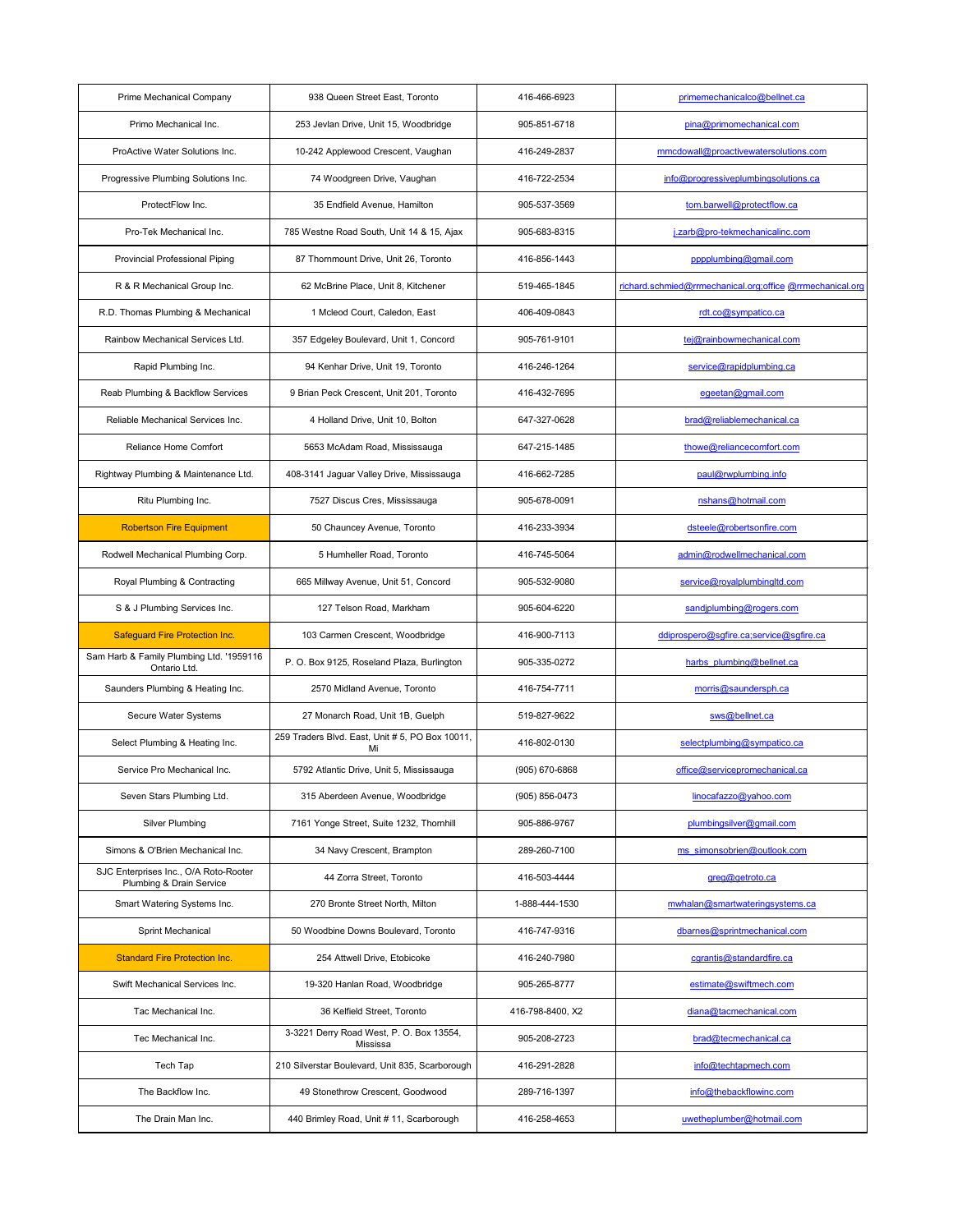| The E.A. Group                                  | 317 Progress Avenue, Scarborough                 | 416-881-4852   | $joeyt@eagroup.$ on.ca                                |
|-------------------------------------------------|--------------------------------------------------|----------------|-------------------------------------------------------|
| The Plugged Piper Drain Service Inc.            | 4280 Harvester Road, Unit 23, Burlington         | 905-512-6369   | roy@pluggedpiper.com                                  |
| The Plumbers Edge Inc.                          | 1000 SimcoeStreet North, PO Box 96509,<br>Oshawa | 905-259-5988   | plumbersedge.oshawa@hotmail.com                       |
| The Plumbing Expert Mechanical Services<br>Inc. | 48 Centennial Road, Unit 10, Orangeville         | 647-293-6994   | info@theplumbingexpert.ca;elie@theplum bingexpert.com |
| The Urban Plumber Inc.                          | 343 Milverton Boulevard, Toronto                 | 647-808-2080   | allan.patry@gmail.com                                 |
| Thermal-Tech Mechanical Ltd.                    | 49 Ebycrest Road, Breslau                        | 519-648-1200   | louisam@thermaltechltd.com                            |
| TIF Mechanical Ltd.                             | 9000 Keele Street, Unit 6, Concord               | 905-761-5060   | tony@tifmechanical.ca                                 |
| <b>Titan Fire Protection Inc.</b>               | 305 Mt Pleasant Trail, Sutton West               | (647) 980-3473 | shawn.kohls@titanfirepro.ca                           |
| <b>Titan Plumbing Ltd</b>                       | 2182 Thonton Road Unit 8, Oshawa                 | 905-720-2354   | info@titanplumbing.ca                                 |
| Tom Lucas Plumbing Ltd.                         | 1150 Pigeon Lake Road, Lindsay                   | 705-799-5695   | tomlucasitd@gmail.com                                 |
| Toman Services Ltd.                             | Box 340, 1454 Bridge Street, New Dundee          | 519-696-2292   | tomanservices@execulink.com                           |
| <b>Tomel Mechanical</b>                         | 538 Upper Sherman Avenue, Hamilton               | 905-808-1364   | dino@tomelmechanical.com                              |
| Toram Mechanical Inc.                           | 2-157 Harwood Avenue N, #235, Ajax               | 905-427-7111   | tammy@torampm.com                                     |
| <b>Total Mechanical Ltd.</b>                    | 100 Caproni Drive, Maple                         | 416-457-1201   | total.mechanical.ltd@gmail.com                        |
| Total Plumbing & Mechanical Inc.                | 60 Winges Road, Unit 3, Woodbridge               | 905-850-9966   | totalplumbingmechanicalinc@gmail.com                  |
| Trade Mark Plumbing & Heating Ltd.              | 30 Intermodal Drive, Unit 50, Brampton           | 416-258-8231   | trademark@bellnet.ca                                  |
| Trade-Mark Industrial Inc.                      | 250 Royal Oak Road, Cambridge                    | 519-650-7444   | markind.com;smcdonald@trade- markind.com              |
| <b>Transparent Backflow Services</b>            | 473 Alexmuir Place, Waterloo                     | 519-574-8776   | darryl@transparentbackflow.ca                         |
| Trillium Mechanical Service Inc.                | 85 Rosedale Avenue West, Unit 8, Brampton        | 416-300-9653   | info@trilliummechanical.ca                            |
| Trimax Mechanical Ltd.                          | 641 Roding Street, Toronto                       | 416-528-7891   | trimax001@hotmail.com                                 |
| <b>Trivest Development Corporation</b>          | 40 Wynford Drive, #101, Toronto                  | 416-559-6835   | walter01@hotmail.ca                                   |
| <b>Trouble Shooters</b>                         | 2370 Midland Avenue, Unit C5, Toronto            | 416-291-9444   | stephanie@torontoplumbers.com                         |
| Troy Life and Fire Safety Ltd.                  | 6295 Northam Drive, Unit 11, Mississauga         | 905-672-5348   | jon.bachelder@troylfs.com                             |
| True Craft Plumbing                             | 23 Bonsai Lane, Brampton                         | 416-454-8189   | truecraftplumbing@gmail.com                           |
| Ultimate Mechanical Services Inc.               | 1225 Gorham Street, Unit 23, Newmarket           | 905-568-8001   | heather@ultimatemech.ca                               |
| Under Pressure Plumbing Services Inc.           | 12901 Hwy.27, Nobleton                           | 416-538-1444   | uppservices@rogers.com                                |
| <b>United Mechanical</b>                        | 19 Taber Road, Etobicoke                         | 416-401-8843   | todd.takeuchi@gmail.com                               |
| VA Reid and Sons Ltd.                           | 78 Main Street South, Markham                    | 905-294-3615   | reidplumbing@hotmail.com                              |
| Van Horne Plumbing                              | 3981 Front Street, Goodwood                      | 416-554-2213   | nickbrienza@gmail.com                                 |
| Van Leeuwn Plumbing and Heating                 | 169 Dufferin St South, Unit 1R, Alliston         | 705-435-5659   | info@vlph.ca                                          |
| Vic's Group Inc.                                | 41 Shorting Road, Toronto                        | 416-335-9977   | vicevicsgroup.com                                     |
| Viking Fire Protection Inc.                     | 140 Fernstaff Court, Unit 3, Concord             | 905-760-8700   | ktipping@vikingfire.ca                                |
| <b>Vital Fire/Vital Mechanical</b>              | 600 Bowes Road, Vaughan                          | 647-518-3473   | vitalmechanical.mark@gmail.com                        |
| <b>Vortec Fire Protection Inc.</b>              | 98 Wrendale Crescent, Keswick                    | 647-404-7999   | info@vortecfire.com                                   |
| W. A. Stephenson Mechanical                     | 6701 Rexwood Road, Mississauga                   | 905-362-2175   | mmacbride@wastephenson.com                            |
| Water Bridge Environmental Soultions Inc.       | 79 Abbotsford Trail. Hamilton                    | 905-679-3713   | brian@waterbridge.ca                                  |
| Water Matrix Inc.                               | 7930 Huntington Road, Unit 3, Vaughan            | 905-850-8080   | tylers@watermatrix.com                                |
| <b>Western Fire Protection Inc.</b>             | 21 Enterprise Drive, London                      | 519-541-3059   | liz@westernfire.ca                                    |
| <b>Western Mechanical</b>                       | 160 Brock Street, Barrie                         | 705-737-4135   | bmccallum@westernmechanical.net                       |